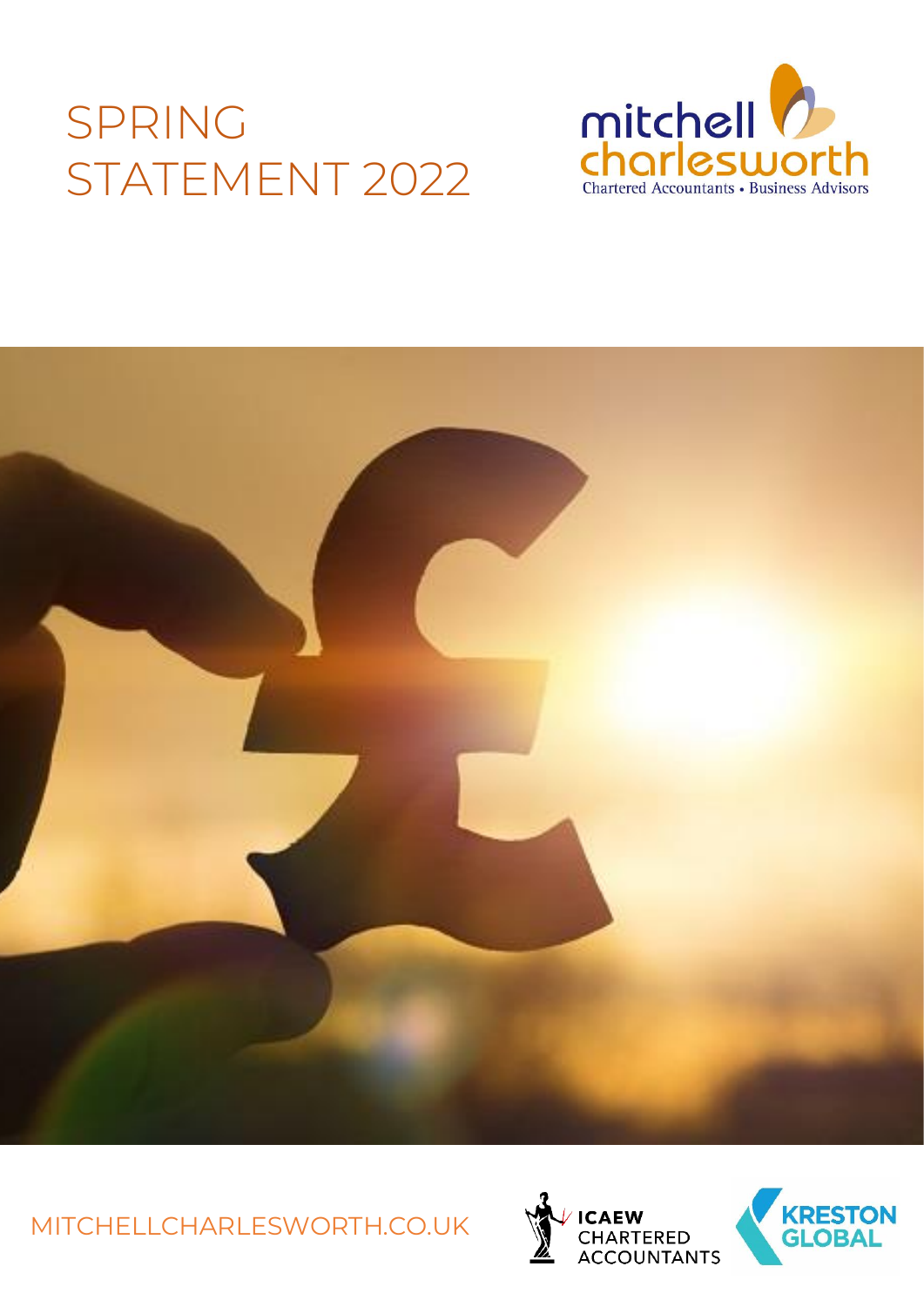# INTRODUCTION

# Against a backdrop of rising inflation, Chancellor Rishi Sunak presented his first Spring Statement on Wednesday 23 March 2022.

In his Spring Statement, the Chancellor announced a cut in fuel duty for petrol and diesel as he sought to ease the impact of rising prices for households and businesses.

The Chancellor will lift the starting thresholds for National Insurance contributions (NICs). He also pledged a cut to income tax in 2024. However, the Health and Social Care Levy will still be implemented in April 2022.

For businesses, there is an increase to the Employment Allowance, as well as relief from business rates on a range of green technologies and help with training and the adoption of digital technology.

You should contact us before taking any action as a result of the contents of this summary.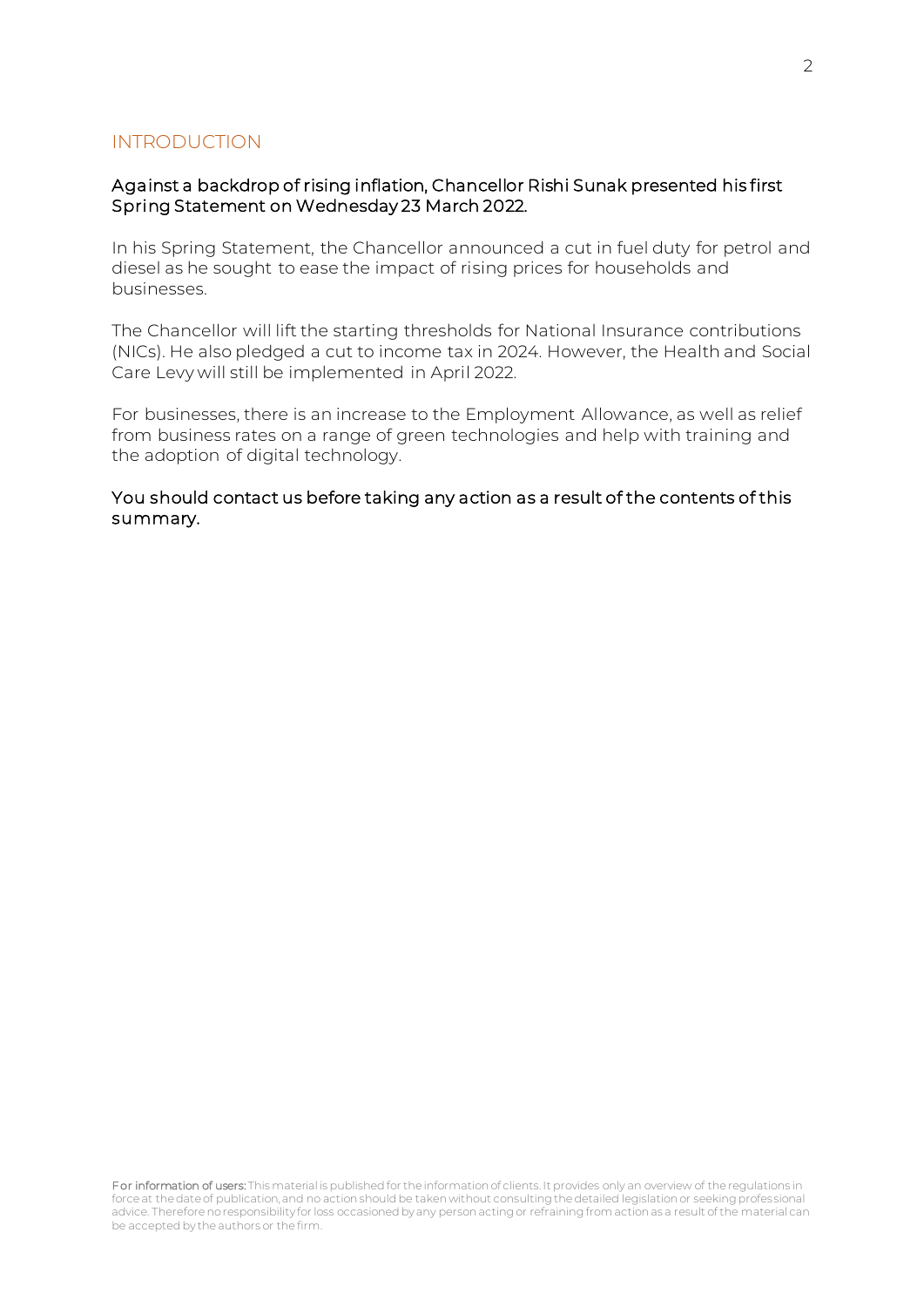# INCREASE IN THE NATIONAL INSURANCE THRESHOLD AND LOWER PROFIT LIMIT

Chancellor Rishi Sunak announced an increase in the annual National Insurance Primary Threshold and the Lower Profits Limit in his 2022 Spring Statement.

Primary Class 1 contributions are paid by employees. To align the starting thresholds for income tax and National Insurance contributions (NICs) the threshold will increase from 6 July 2022 from £9,880 to £12,570.

The Lower Profits Limit is the point where the profits of the self-employed become subject to Class 4 NICs. From 6 April 2022 the Lower Profits Limit is increased to £11,908 and from 6 April 2023 the limit is increased further to £12,570.

In addition, there will be no Class 2 NICs on profits between £6,725 and £11,908. £3.15 per week is payable where profits are over £11,908.

# TEMPORARY INCREASE IN NATIONAL INSURANCE RATES

From April 2022, there will be a temporary increase in the rates of NICs payable for employees, employers and the self-employed as a transitional provision in readiness for the introduction of the Health and Social Care Levy from April 2023.

With the increase to the thresholds announced in the Spring Statement, from 6 July 2022 employees earning between £242 (£190 from 6 April to 5 July 2022) and £967 per week will pay NICs at 13.25%. Earnings over £967 will attract a 3.25% charge. Employers will pay 15.05% on their employees' earnings over £175 per week.

Although employees' NICs only become payable once earnings exceed £242 per week, any earnings between £123 and £242 per week protect an entitlement to basic state retirement benefits without incurring a liability to NICs.

For the self-employed, where their profits exceed £11,908 per annum, they will pay 10.25% on the profits up to £50,270 and 3.25% on profits over that upper profits limit.

#### INCOME TAX REDUCTION

The Chancellor announced the reduction in the basic rate of income tax for nonsavings, non-dividend income for taxpayers in England, Wales and Northern Ireland to 19% from April 2024. This reduction will not apply for Scottish taxpayers because the power to set these rates is devolved to the Scottish Government.

The change will be implemented in a future Finance Bill.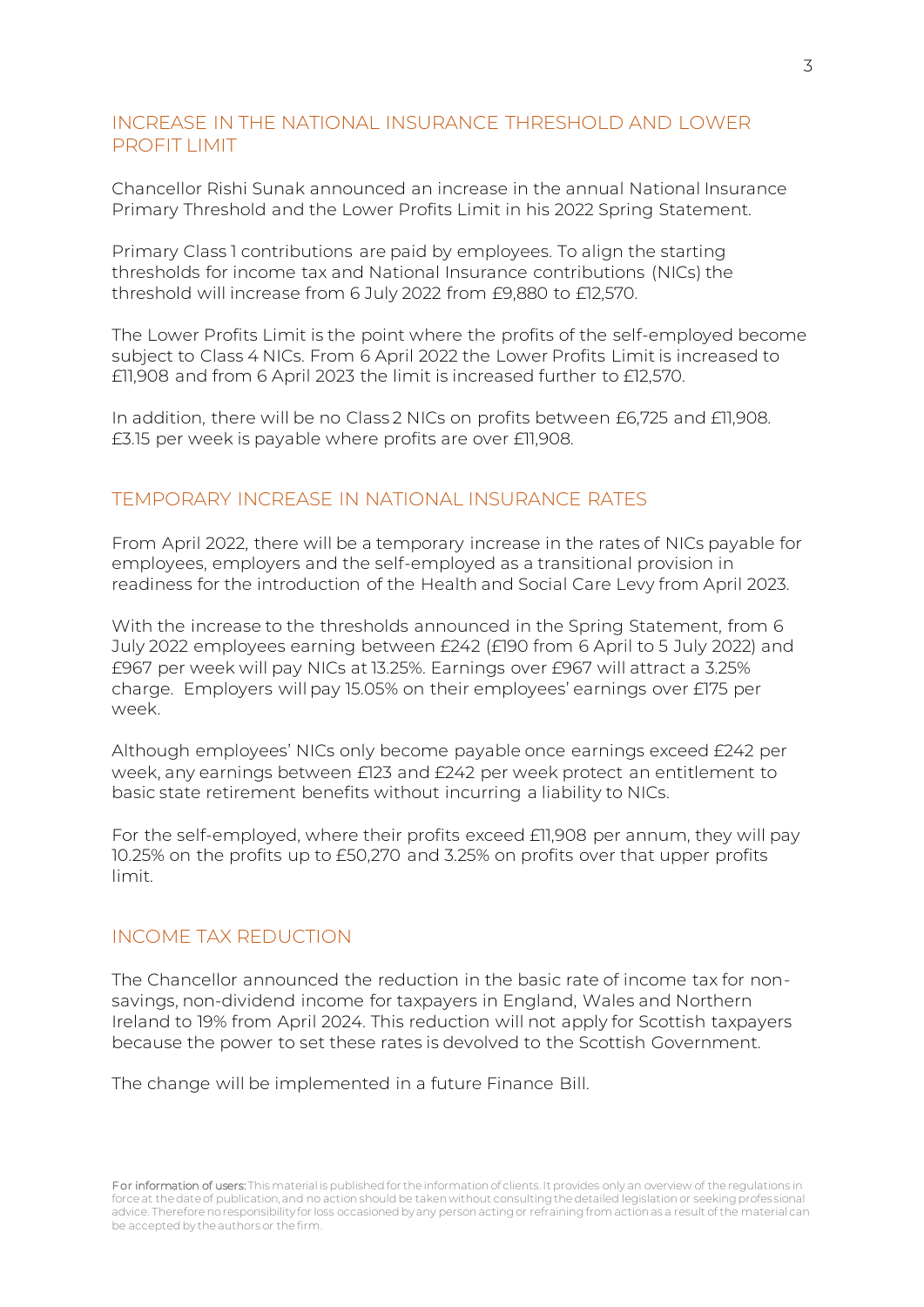# FUEL DUTY

In a measure announced in the Spring Statement to help all motorists – individuals, small businesses and hauliers – fuel duty for petrol and diesel is cut by 5 pence per litre across the whole of the UK. This measure took effect from 6pm on 23 March 2022 and is in place for 12 months.

# INCREASED EMPLOYMENT ALLOWANCE

Employers are able to claim the Employment Allowance which reduces their employer Class 1 NICs each year.

In the Spring Statement, the Chancellor announced an increase from April 2022 of £1,000 for eligible employers to reduce their employer NICs by up to £5,000 per year.

The allowance can be claimed against only one PAYE scheme, even if the business runs multiple schemes. Connected businesses, such as companies under the control of the same person or persons, are only entitled to one Employment Allowance between them.

# VAT ON ENERGY SAVING MATERIALS

The Chancellor announced a UK wide, time-limited zero rate of VAT from April 2022 for the installation of energy saving materials. This will apply to installations such as rooftop solar panels.

This is in addition to the extension of the VAT relief to include additional technologies and the removal of complex eligibility conditions.

# GREEN RELIEFS FOR BUSINESS RATES

The government is introducing targeted business rates exemptions for eligible plant and machinery used in onsite renewable energy generation and storage, and a 100% relief for eligible low-carbon heat networks with their own rates bill. It was announced in the Spring Statement, that these measures will now take effect from April 2022, a year earlier than previously planned.

# PERSONAL TAX

The UK personal allowance, tax rates and bands for the tax year 2022/23 were announced by the Chancellor in the October 2021 Budget.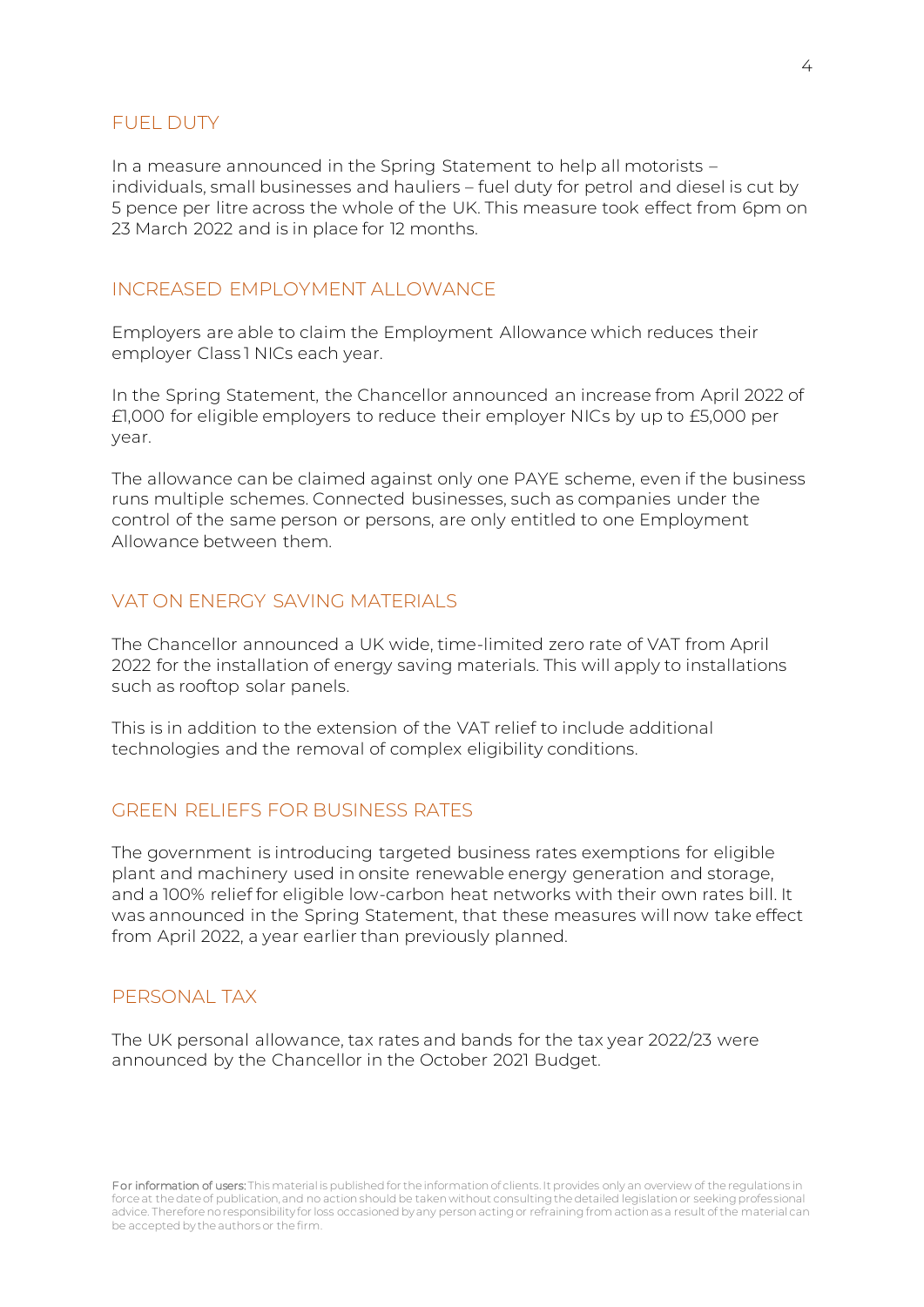#### THE PERSONAL ALLOWANCE

The personal allowance is currently £12,570 and will be frozen at £12,570 for the tax years to 2025/26.

There is a reduction in the personal allowance for those with 'adjusted net income' over £100,000. The reduction is £1 for every £2 of income above £100,000. So there is no personal allowance where adjusted net income exceeds £125,140.

#### THE MARRIAGE ALLOWANCE

The marriage allowance permits certain couples, where neither party pays tax in the tax year at a rate other than the basic rate, to transfer £1,260 of their personal allowance to their spouse or civil partner.

# MITCHELL CHARLESWORTH COMMENT:

The marriage allowance reduces the recipient's tax bill by up to approximately £250 a year. To benefit from the marriage allowance one spouse or civil partner must normally have no income or income below the personal allowance for the year. The marriage allowance was first introduced for 2015/16 and there are couples who are entitled to claim but have not yet done so. It is possible to claim for the four years back to 2018/19 where the entitlement conditions are met. The total tax saving for all years up until 2022/23 could be over £1,000. A claim for 2018/19 will need to be made by 5 April 2023.

# TAX BANDS AND RATES

The basic rate of tax is 20%. In 2022/23 the band of income taxable at this rate is £37,700 so that the threshold at which the 40% band applies is £50,270 for those who are entitled to the full personal allowance. The bands of tax are also frozen for the tax years to 2025/26.

Individuals pay tax at 45% on their income over £150,000.

# SCOTTISH RESIDENTS

The tax on income (other than savings and dividend income) is different for taxpayers who are resident in Scotland to taxpayers resident elsewhere in the UK. The Scottish income tax rates and bands apply to income such as employment income, self-employed trade profits and property income.

In 2022/23 there are five income tax rates which range between the starter rate of 19% and the top rate of 46%. The basic rate of tax is 20% and there is an additional intermediate rate of 21%. Scottish taxpayers are entitled to the same personal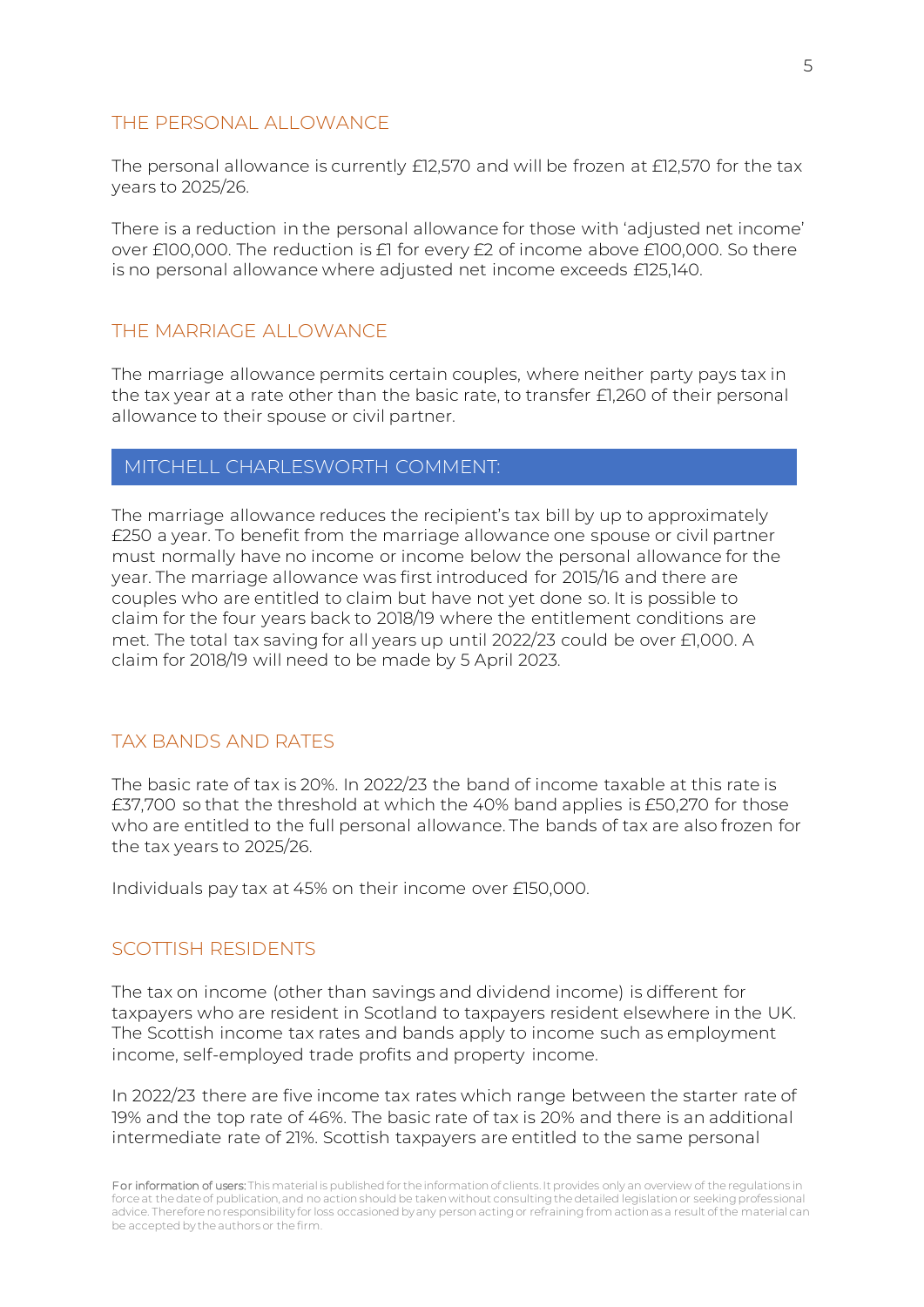allowance as individuals in the rest of the UK. The two higher rates are 41% and 46% rather than the 40% and 45% rates that apply to such income for other UK residents. For 2022/23 the threshold at which the 41% band applies is £43,663 for those who are entitled to the full personal allowance.

Savings and dividend income are taxed using UK rates and bands.

# WELSH RESIDENTS

From April 2019, the Welsh Government has the right to vary the rates of income tax payable by Welsh taxpayers. The UK government has reduced each of the three rates of income tax paid by Welsh taxpayers by 10 pence. The Welsh Government has set the Welsh rate of income tax at 10 pence which will be added to the reduced rates. This means the tax payable by Welsh taxpayers continues to be the same as that payable by English and Northern Irish taxpayers.

# TAX ON SAVINGS INCOME

Savings income is income such as bank and building society interest. The Savings Allowance applies to savings income and the available allowance in a tax year depends on the individual's marginal rate of income tax. Broadly, individuals taxed at up to the basic rate of tax have an allowance of £1,000. For higher rate taxpayers the allowance is £500. No allowance is due to additional rate taxpayers.

Some individuals qualify for a 0% starting rate of tax on savings income up to £5,000. However, the rate is not available if taxable non-savings income exceeds £5,000.

# TAX ON DIVIDENDS

The first £2,000 of dividends are chargeable to tax at 0% (the Dividend Allowance). For 2022/23 and subsequent tax years the rate at which dividends received above the Dividend Allowance are taxed has increased across all rates by 1.25% to the following rates:

- 8.75% for basic rate taxpayers
- 33.75% for higher rate taxpayers
- 39.35% for additional rate taxpayers.

Dividends within the allowance still count towards an individual's basic or higher rate band and so may affect the rate of tax paid on dividends above the Dividend Allowance.

To determine which tax band dividends fall into, dividends are treated as the last type of income to be taxed.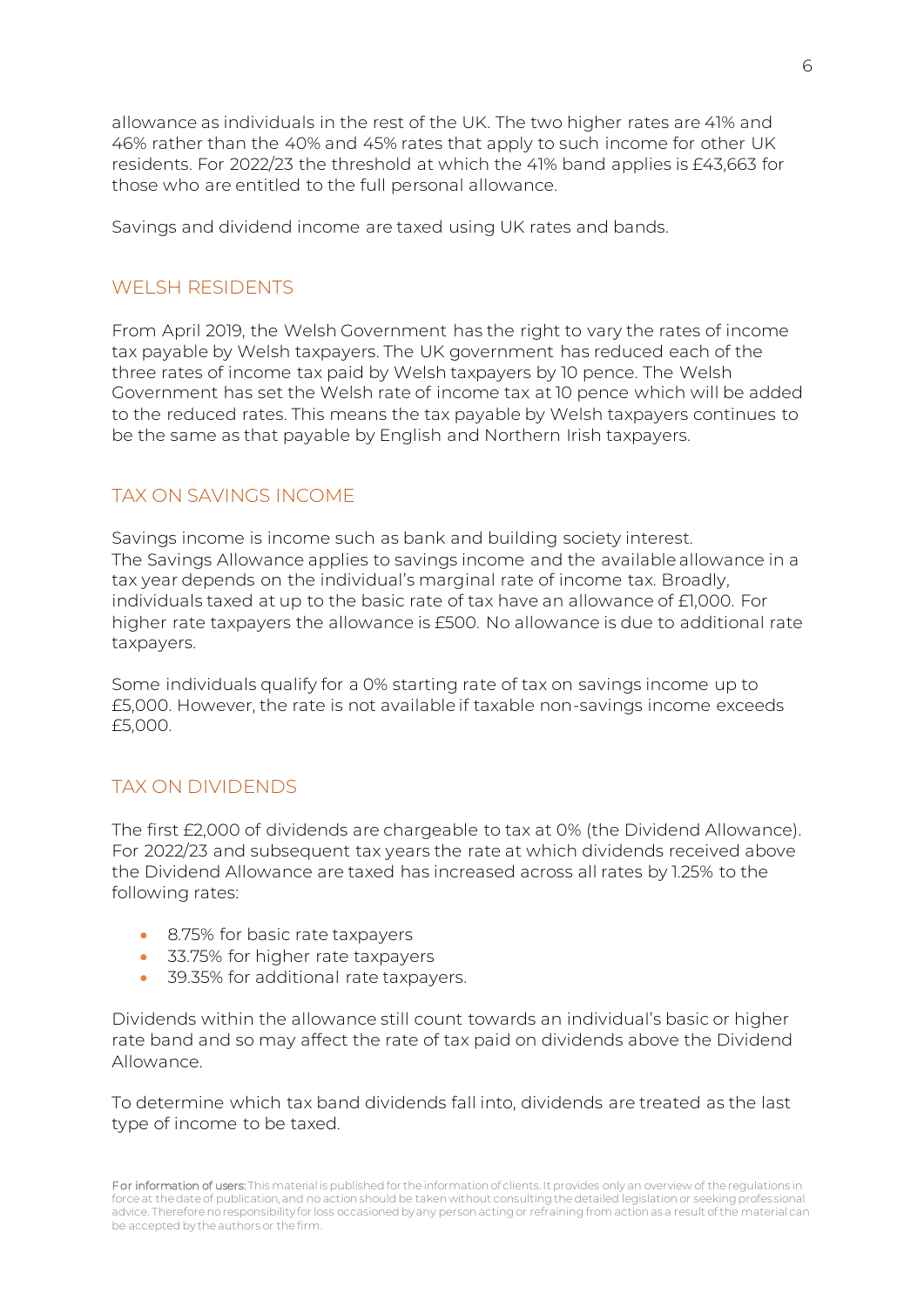#### BUSINESS TAX

# MAKING TAX DIGITAL FOR BUSINESS: VAT

April 2022 sees the final phase of the introduction of the Making Tax Digital (MTD) for VAT regime. All VAT registered businesses, regardless of turnover, will enter MTD for VAT from their first VAT return period starting on or after 1 April 2022. Businesses must keep digital records for VAT purposes and provide their VAT return information to HMRC using MTD functional compatible software.

#### MITCHELL CHARLESWORTH COMMENT:

Keeping digital records will not mean businesses are mandated to use digital invoices and receipts but the actual recording of supplies made and received must be digital. It is likely that third party commercial software will be required. Software is not available from HMRC. The use of spreadsheets will be allowed, but they will have to be combined with add-on software to meet HMRC's requirements.

HMRC is looking at a scenario where income tax updates are made quarterly and digitally under the MTD for Income Tax Self Assessment (ITSA) from April 2024.

# MTD FOR CORPORATION TAX (CT)

The Government is committed to ongoing collaboration with stakeholders on the service design and, following any decision to mandate MTD for CT, will provide sufficient notice ahead of implementation but this will not be mandated before 2026 at the earliest

#### CORPORATION TAX RATES

The main rate of CT is 19% for the Financial Year (FY) beginning 1 April 2022. This rate will increase to 25% for the FY beginning on 1 April 2023.

If a company's accounting period straddles more than one FY, the amount of profits for that accounting period must be apportioned to arrive at the tax rate charged.

A small profits rate will be introduced for qualifying companies with no associated companies in the accounting period and profits of £50,000 or less so that they will continue to pay CT at 19%. Companies with profits between £50,000 and £250,000 will pay tax at the main rate reduced by a marginal relief providing a gradual increase in the effective CT rate.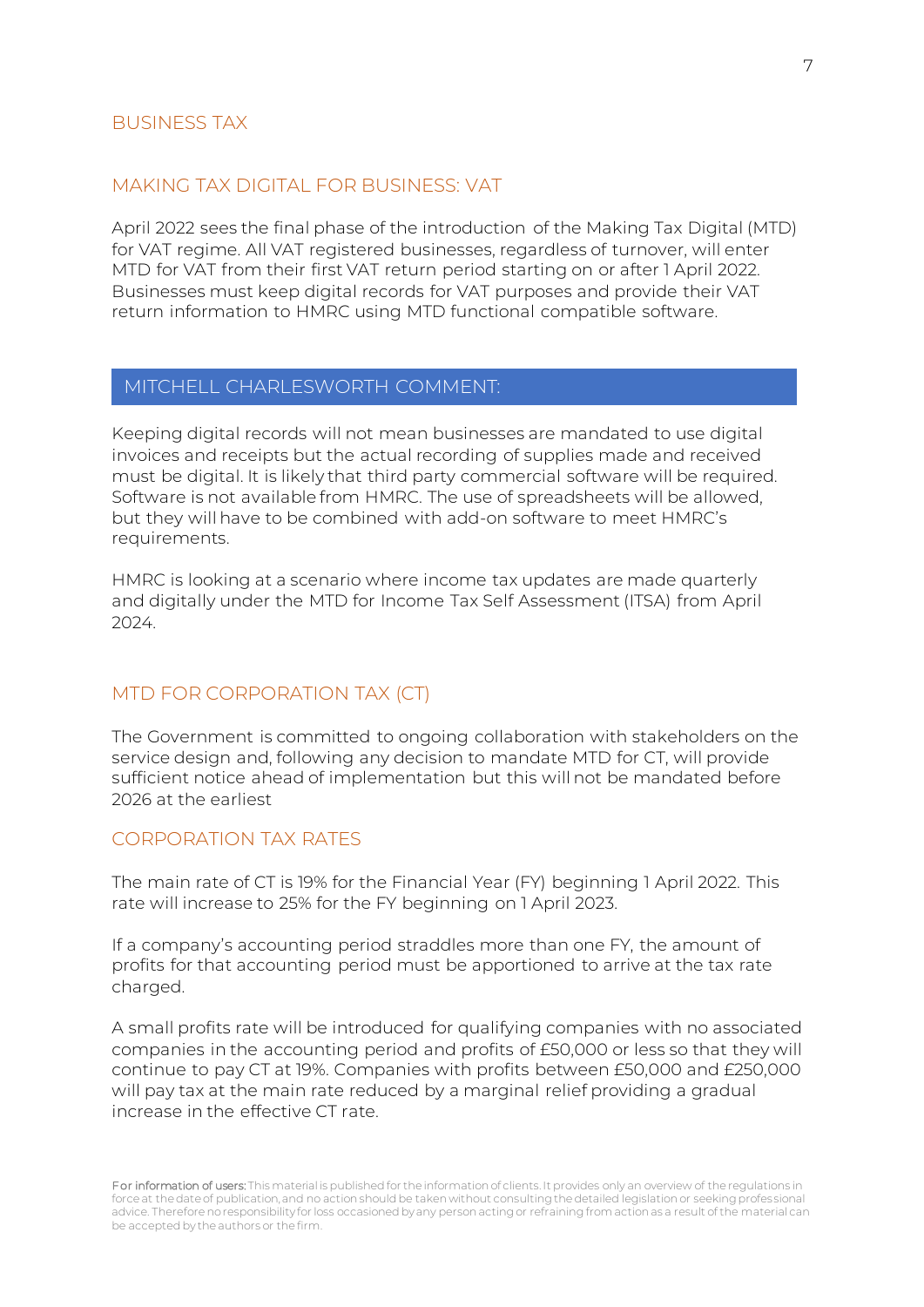#### CAPITAL ALLOWANCES

# PLANT AND MACHINERY

A further extension to the temporary increase in the Annual Investment Allowance (AIA) to 31 March 2023 allows 100% tax relief to businesses investing up to £1 million in qualifying expenditure.

The AIA reverts to £200,000 for expenditure incurred on or after 1 April 2023 and special rules apply to accounting periods which straddle these dates.

#### FIRST YEAR ALLOWANCES (FYA) FOR COMPANIES

For qualifying expenditure which is unused, not second-hand and is incurred on or after 1 April 2021 but before 1 April 2023 a super-deduction of 130% is available where the expenditure would normally qualify for the 18% main rate of writing down allowance or a Special Rate Allowance of 50% for expenditure which would normally attract the 6% special rate of writing down allowance.

For FYAs, what matters is the actual date on which the expenditure is incurred and not the date on which it is treated as incurred.

#### MITCHELL CHARLESWORTH COMMENT:

Businesses incurring expenditure on plant and machinery should carefully consider the timing of their acquisitions to optimise their cashflow. In 2023, not only will the tax relief rules for expenditure on plant and machinery change, but for companies the percentage of CT relief on that expenditure may change as well.

# PREVENTING ABUSE OF THE R&D TAX RELIEF

From April 2023 a number of changes are proposed to the regimes from both existing schemes of relief which will include the expansion of relief to cloud and data computing.

Claims for relief will have to be made digitally and more detail will be required within the claim. Each claim will need to be endorsed by a named senior officer of the company and companies will need to inform HMRC, in advance, that they plan to make a claim. Claims will also need to include details of any agent who has advised the company on compiling the claim.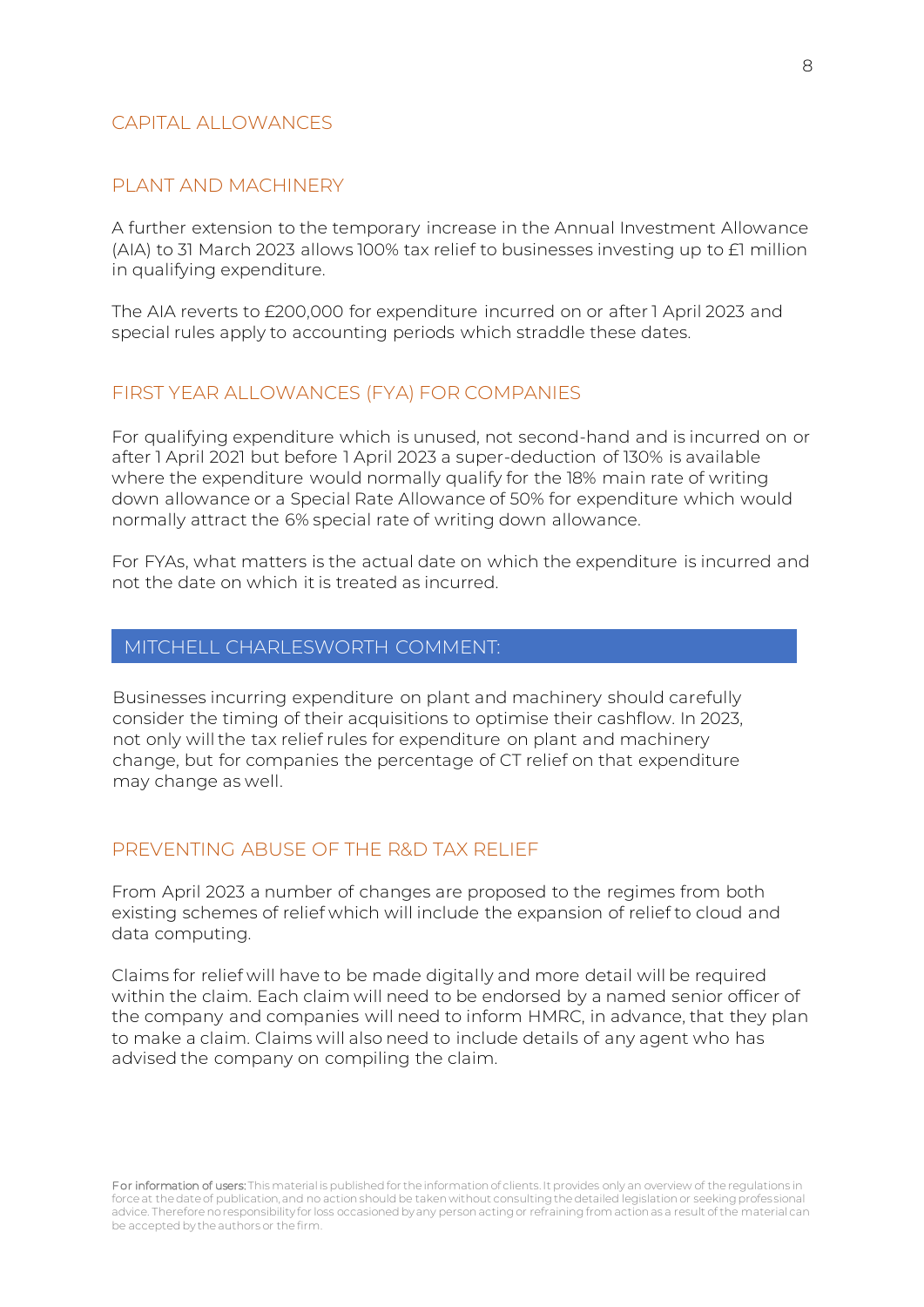# CULTURAL RELIEF

A temporary increase in cultural tax reliefs for theatres, orchestras, museums and galleries across the UK will apply until 31 March 2024, increasing the relief organisations can claim as they invest in new productions and exhibitions. From 1 April 2022 changes will also be introduced to better target the cultural reliefs and ensure that they continue to be safeguarded from abuse.

# THE RESIDENTIAL PROPERTY DEVELOPER TAX

The Residential Property Developer (RPDT) will be introduced on the very largest property developers for accounting periods beginning on or after 1 April 2022. Broadly RPDT is a charge of 4% treated as corporation tax on the profits of the residential property developer over an allowance of £25 million in a 12-month period.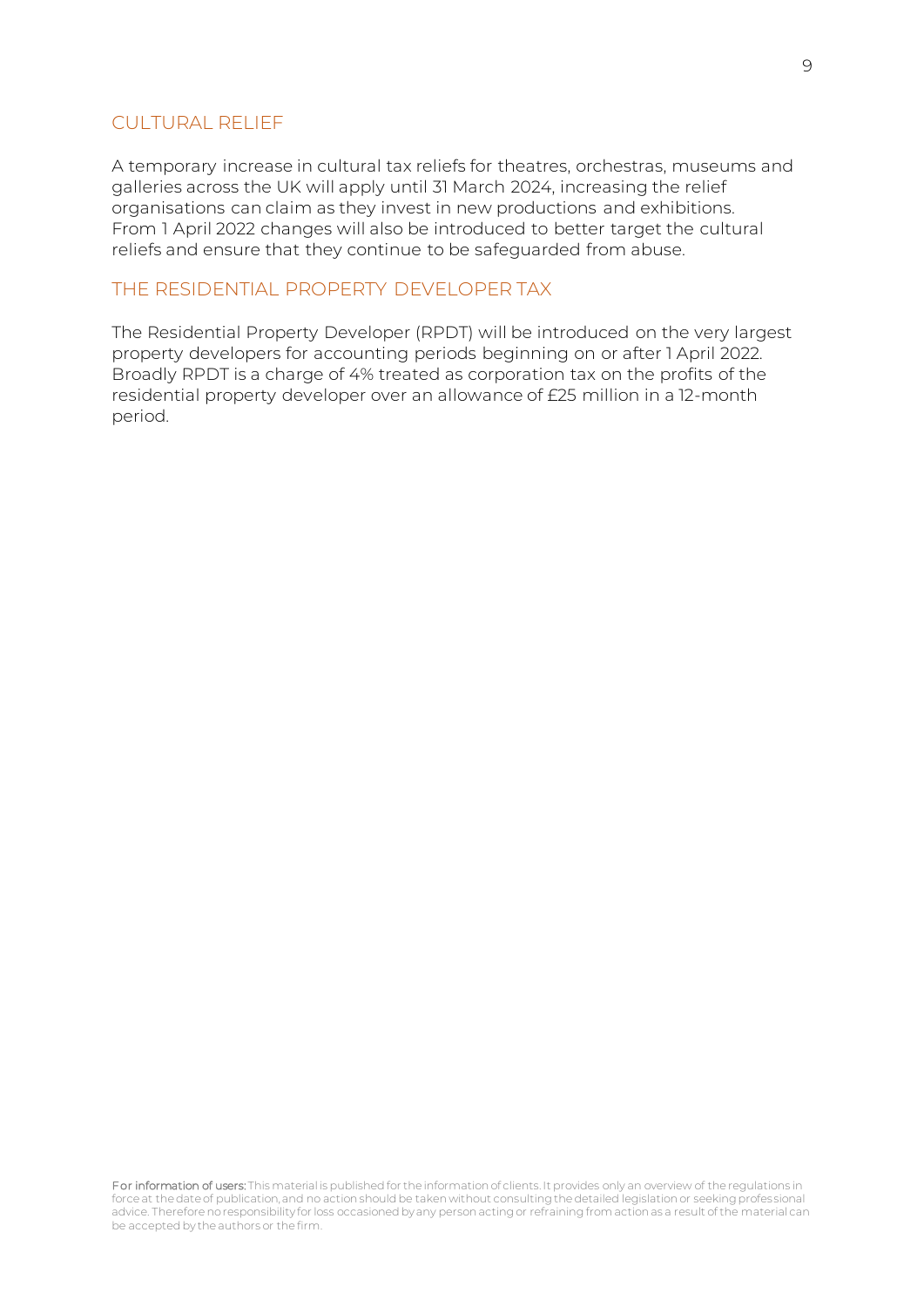# EMPLOYMENT TAXES

# EMPLOYER PROVIDED CARS

The scale of charges for working out the taxable benefit for an employee who has use of an employer provided car are normally announced well in advance. Most cars are taxed by reference to bands of CO2 emissions multiplied by the original list price of the vehicle. The list price is reduced for capital contributions made by the employee up to £5,000.

For fully diesel cars generally add a 4% supplement unless the car is registered on or after 1 September 2017 and meets the Euro 6d emissions standard.

The maximum charge irrespective of the fuel, is capped at 37% of the list price of the car.

The rates announced for 2022/23 will remain frozen until 2024/25.

# EMPLOYER PROVIDED FUEL BENEFIT

From 6 April 2022 the figure used as the basis for calculating the benefit for employees who receive free private fuel from their employers for company cars is increased to £25,300.

# EMPLOYER PROVIDED VANS AND FUEL

For 2022/23 the benefit increases to £3,600 per van and the van fuel benefit charge where fuel is provided for private use increases to £688.

Changes to the van benefit charge from April 2021 means that if the van cannot in any circumstances emit CO2 by being driven the cash equivalent is nil.

#### NATIONAL INSURANCE CONTRIBUTIONS (NICS)

In September 2021 the government published its proposals for new investment in health and social care in England. The proposals will lead to a permanent increase in spending not only in England but also by the devolved governments. To fund the investment the government will introduce a UK-wide 1.25% Health and Social Care Levy based on the NIC system but ring fenced for health and social care.

From April 2022 the Health and Social Care Levy Act provides for a temporary 1.25% increase to both the main and additional rates of Class 1, Class 1A, Class 1B and Class 4 NICs for 2022/23.

From April 2023 onwards, the NIC rates will revert back to 2021/22 levels and will be replaced by a new 1.25% Health and Social Care Levy.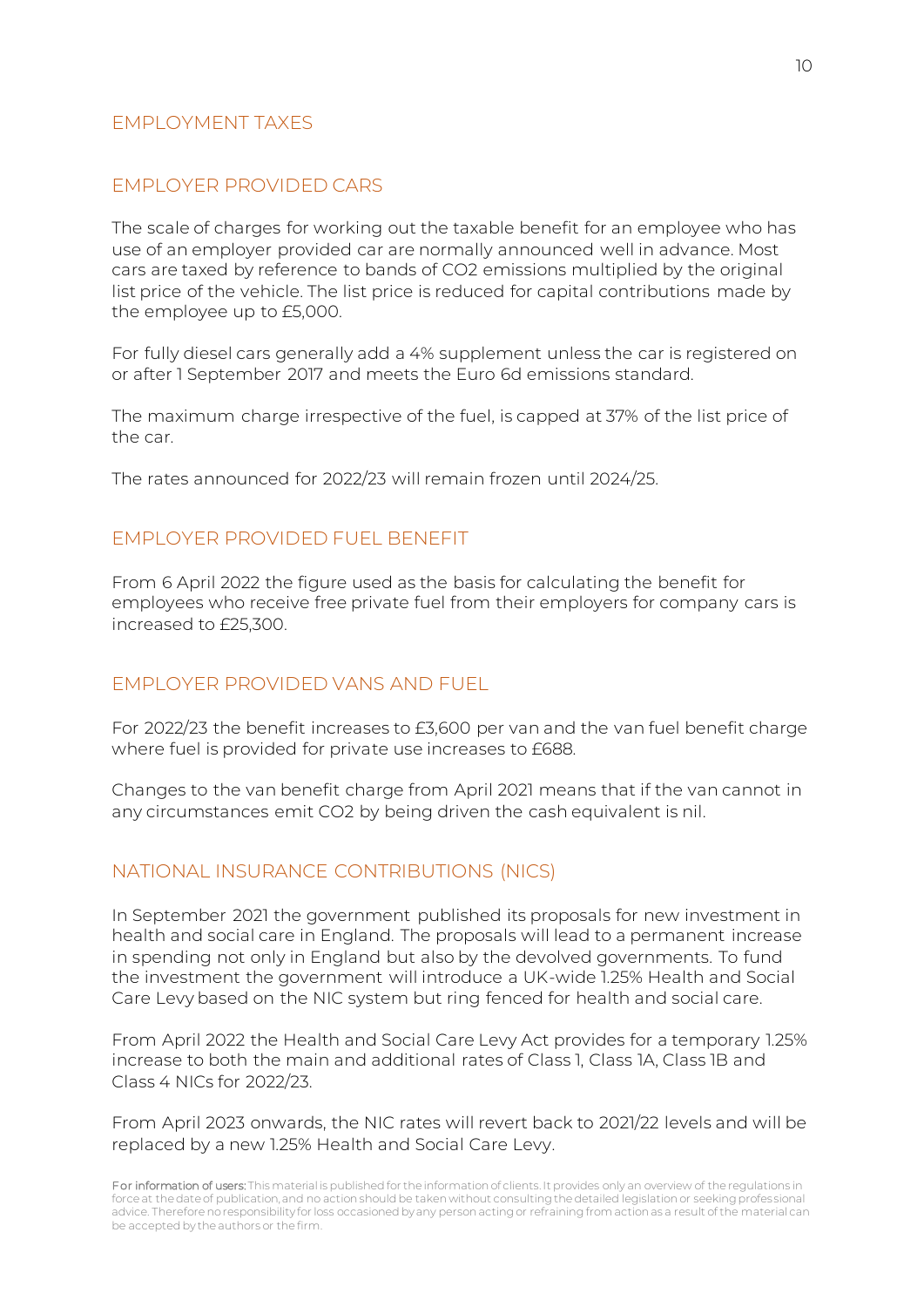Broadly, the new Health and Social Care Levy will be subject to the same reliefs, thresholds and requirements as NIC. However the Levy (as opposed to the temporary increase in NICs for 2022/23) will also apply to those above State Pension age who are still in employment or are self-employed.

Existing reliefs for NICs to support employers will apply to the Levy. Companies employing apprentices under the age of 25, all people under the age of 21, veterans and employers in Freeports will not pay the Levy for these employees as long as their yearly gross earnings are less than £50,270, or £25,000 for new Freeport employees.

The Employment Allowance, which reduces employers' Class 1 NICs by up to £5,000, will also be available for the employers' liability to the Levy.

# MITCHELL CHARLESWORTH COMMENT:

The Levy will be applied to those above State Pension age although this does not apply in respect of the temporary increase from April 2022. The Levy will not apply to Class 2 (a flat rate paid by many self-employed) and Class 3 (voluntary contributions for taxpayers to fill gaps in their contribution records).

The burden of the 1.25% increase falls on the shoulders of the employer, the employee and the self-employed as each will have higher contributions to make. Those with property income will be relieved that they are not being included in the Levy.

# NATIONAL LIVING WAGE (NLW) AND NATIONAL MINIMUM WAGE (NMW)

Following the recommendations of the independent Low Pay Commission, the government will increase the NLW for individuals aged 23 and over by 6.6% from 1 April 2022. The government has also accepted the recommendations for the other NMW rates to be increased.

From 1 April 2022, the hourly rates of NLW and NMW will be:

- £9.50 for those 23 years old and over
- £9.18 for 21-22 year olds
- £6.83 for 18-20 year olds
- £4.81 for 16-17 year olds
- £4.81 apprentice rate for apprentices under 19, and those 19 and over in their first year of apprenticeship.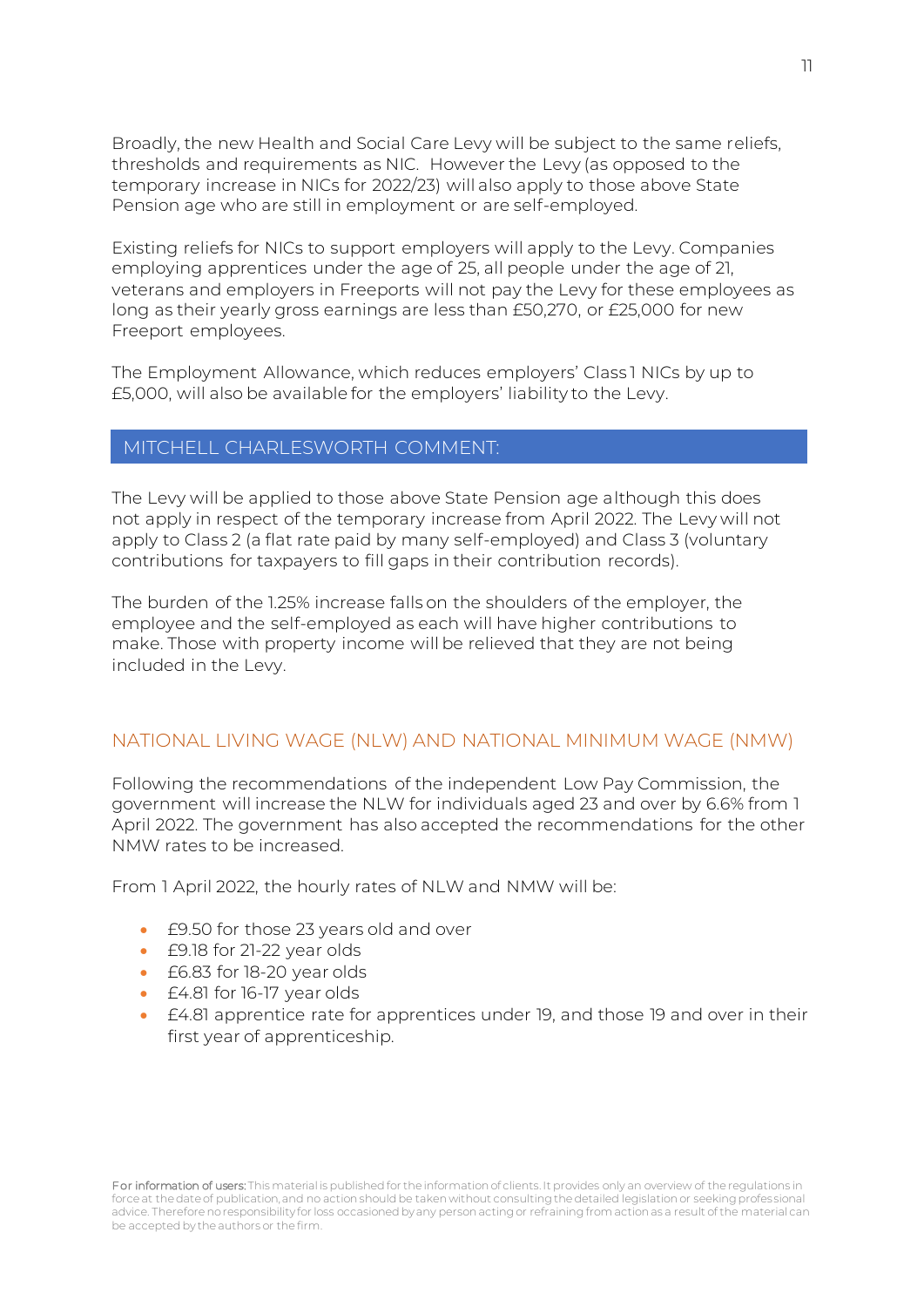# CAPITAL TAXES

# CAPITAL GAINS TAX (CGT) RATES

The current rates of CGT are 10%, to the extent that any income tax basic rate band is available, and 20% thereafter. Higher rates of 18% and 28% apply for certain gains; mainly chargeable gains on residential properties with the exception of any element that qualifies for private residence relief.

There are two specific types of disposal which potentially qualify for a 10% rate:

- Business Asset Disposal Relief (BADR) which was formerly known as Entrepreneurs' Relief. This is targeted at working directors and employees of companies who own at least 5% of the ordinary share capital in the company and the owners of unincorporated businesses. BADR has a lifetime limit of £1 million for each individual.
- Investors' Relief. The main beneficiaries of this relief are external investors in unquoted trading companies who have newly-subscribed shares. This has a lifetime limit of £10 million for each individual.

# CGT ANNUAL EXEMPTION

The CGT annual exemption is £12,300 for 2022/23 and will remain frozen until April 2026.

# CGT REPORTING

New reporting and payment on account obligations for chargeable gains on residential property were introduced in April 2020. From 27 October 2021 the deadline to report and pay CGT after selling UK residential property was increased from 30 days after the completion date to 60 days.

# INHERITANCE TAX (IHT) NIL RATE BANDS

The nil rate band has remained at £325,000 since April 2009 and is set to remain frozen at this amount until April 2026.

# IHT RESIDENCE NIL RATE BAND

The residence nil rate band (RNRB) was introduced in 2017, meaning that the family home can be passed more easily to direct descendants on death.

The rate of the RNRB is £175,000 for 2022/23.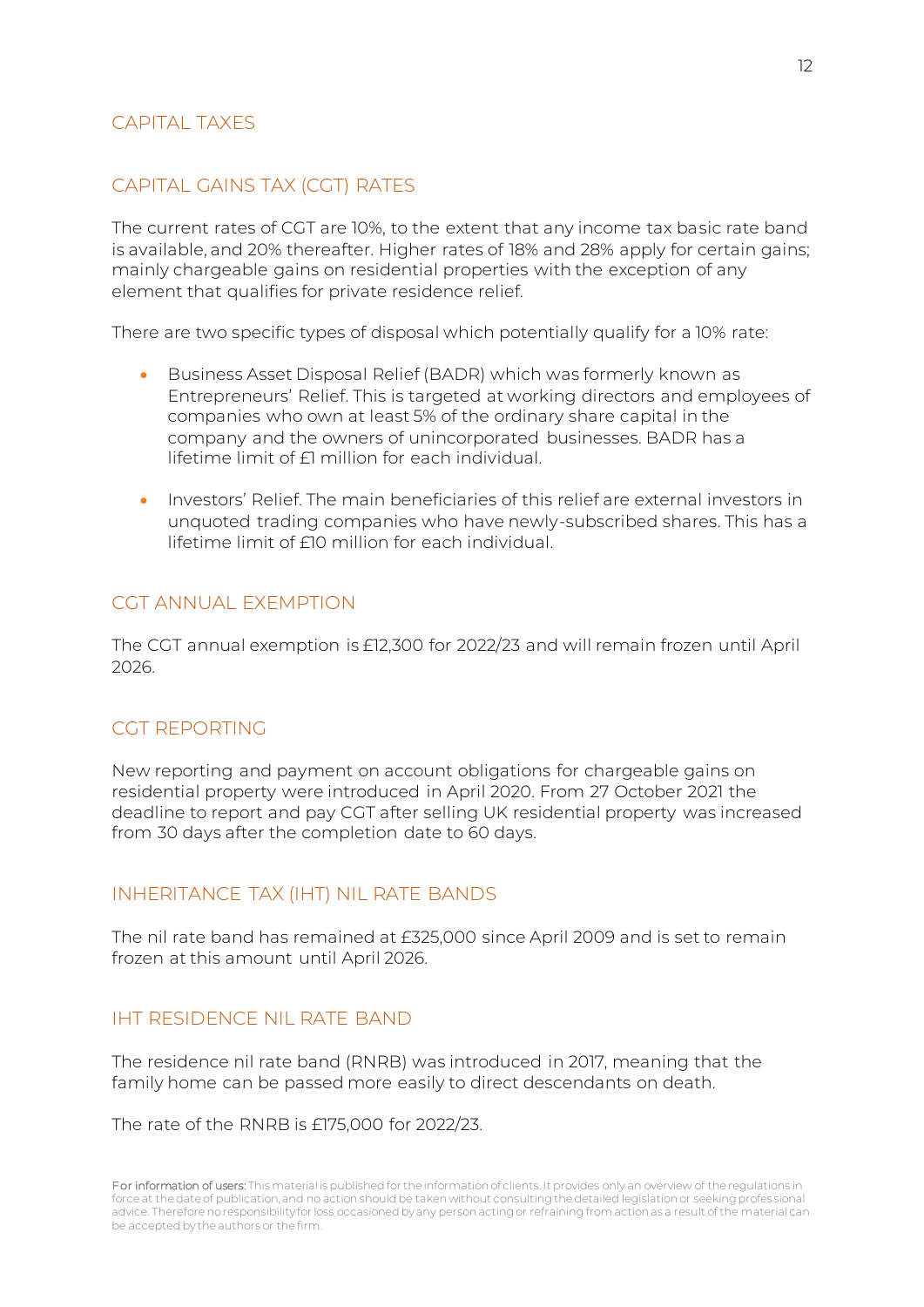There are a number of conditions that must be met in order to obtain the RNRB.

For many married couples and registered civil partnerships the relief which is available following the second death can effectively be doubled as each individual has a main nil rate band and a residence nil rate band which passes on the death of the surviving spouse.

# CHARITABLE GIVING

A reduced rate of IHT applies where broadly 10% or more of a deceased's net estate (after deducting IHT exemptions, reliefs and the nil rate band) is left to charity. In those cases the 40% rate will be reduced to 36%.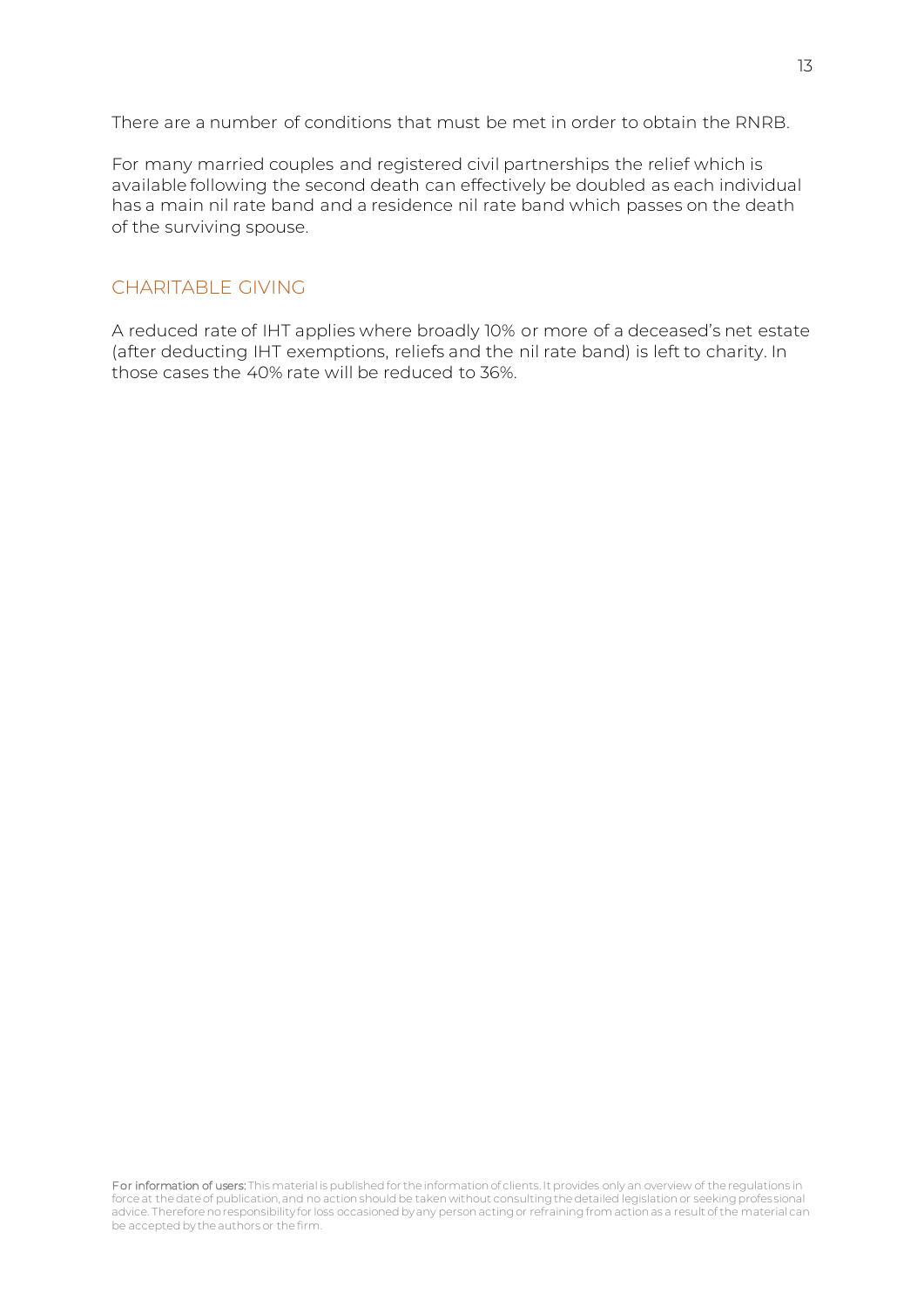# OTHER MATTERS

# VAT RATES AND LIMITS

The VAT registration and deregistration thresholds will remain unchanged for a period of two years from 1 April 2022.

The six-month extension to the UK-wide VAT reduction to 12.5% for the tourism and hospitality sectors comes to an end on 30 March 2022 with rates returning to the standard rate of 20%.

# VEHICLE EXCISE DUTY (VED)

With effect from 1 April 2022 the rates of VED rates for cars, vans, motorcycles, and motorcycle trade licenses will increase in line with Retail Prices Index (RPI).

For heavy goods vehicles, VED continues to be frozen in 2022/23. The HGV Levy is suspended for another 12 months from 1 August 2022.

# LANDFILL TAX

With effect from 1 April 2022 both the standard and lower rates of Landfill Tax will increase in line with the RPI.

#### If you have any questions or concerns about anything contained within this summary you should contact your usual Mitchell Charlesworth representative.